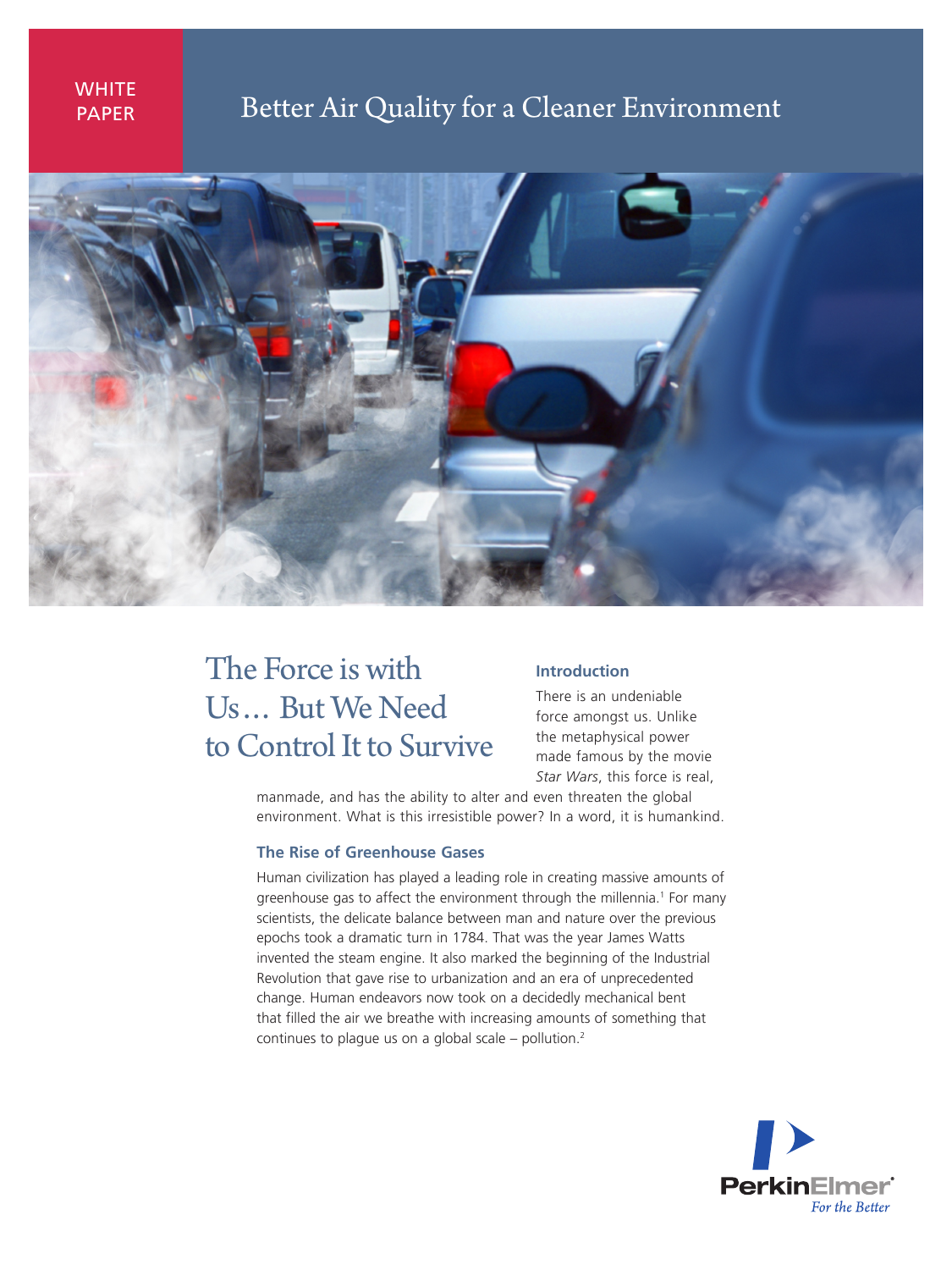While our part in altering Earth's environment remains a hotly debated issue, one thing is certain. The global temperature is rising.<sup>3</sup> The good news is our interference with the natural order of things in the atmosphere is likely pushing off the next ice age by at least 100,000 years.<sup>4</sup> The bad news is this: "Human activities have contributed substantially to climate change by adding carbon dioxide (CO2) and other heattrapping gases to the atmosphere," the U.S. Environmental Protection Agency (EPA) says. That means the Earth's atmosphere is becoming warmer, and that primarily "human activity is affecting the amount and rate of climate change mainly due to greenhouse gas emissions from the burning of fossil fuels," the EPA reports.<sup>5</sup>

To acknowledge our role in reshaping the environment, a growing number of prominent scientists are now advocating that human influence on the atmosphere marks a distinctly new epoch in history, which they call the Anthropocene Age. First coined in the 1980s by Paul Crutzen, a Dutch chemist who won the Nobel Prize for his work on ozone-depleting compounds, the term Anthropocene Age references the impact of human behavior on the global environment.<sup>6</sup> According to Crutzen, the unbridled creation of greenhouse gases (GHGs), including volatile organic compounds (VOCs), should serve as a warning that could well jeopardize the integrity of Earth itself.<sup>7</sup>

# **Understanding Greenhouse Gases and Volatile Organic Compounds**

Buried far below such alarming headlines is the need for a concise explanation and understanding of GHGs and volatile organic compounds (VOCs). Here is a start: Carbon dioxide (CO<sub>2</sub>) accounts for 82% of GHGs, which enters into the atmosphere through burning fossil fuels, such as gasoline, diesel, coal, natural gas, oil, solid waste, and wood. Number two on the GHG list is methane (CH4), a byproduct of coal, natural gas, and oil production. It composes about 10% of GHGs, and is a major contributor to lower atmosphere ozone. Methane emissions also result from the normal digestive process of livestock and the decay of organic waste. Next is nitrous oxide  $(N_2O)$ , also generated from fossil fuel combustion. It accounts for 5% of GHGs. The remaining 3% of GHGs contains various fluorinated gases resulting from a range of industrial procedures.<sup>8</sup>

VOCs, on the other hand, are organic compounds that quickly vaporize into the environment near ground level. An estimated 80% of VOCs enter into the atmosphere through emissions from gas-fueled vehicles. One of the most toxic of these is benzene (C<sub>6</sub>H<sub>6</sub>), a chemical used extensively in U.S. industry for a variety of purposes, from a component in gasoline, plastics, resins, wax, and paints to detergent, pesticides, and even explosives. Found in nature, benzene is also a natural part of crude oil and cigarette smoke. Useful as it is, the EPA classifies benzene as a known human carcinogen for all routes

of exposure.

# **Fenceline Monitoring of Benzene**

Moving forward in protecting our environment, in 2011, the EPA completed its first-ever comprehensive data collection of hazardous air pollutants (HAP) from U.S. petroleum refineries. EPA modeling estimates that some 5 million people live within a 30-mile radius of a refinery.<sup>9</sup> The EPA believed that a significant but uncertain amount of those HAPs actually originated from "fugitive" sources. Those sources included equipment leaks and pressure relief devices, tanks and transfer operations, and wastewater handling and treatment processes.<sup>10</sup>

When combined with data from earlier EPA pilot studies of fenceline monitoring models, the 2011 refinery HAP data suggested that the largest concentrations of fugitive emissions likely occur by the property boundary lines near the ground level. Since benzene is a refinery risk driver thought to originate from those same fugitive release sources, the EPA believes that "reducing emissions of benzene from fugitive sources will reduce emissions of other pollutants."11 According to the EPA's Jason DeWees, "perimeter or fenceline monitoring provides an indicator of the level of emissions at refineries and is a way of ground-truthing fugitive emission estimates."12

# **Moving Towards a New Standard**

In 2012, several environmental and public health groups filed a lawsuit against the EPA alleging that the agency missed statutory deadlines to review and revise Refinery Maximum Achievable Control Technology, known as MACT 1 and MACT 2. The Clean Air Act requires the EPA to review these emissions standards every eight years. The last time the agency did so, however, was 2002. To settle the suit, the EPA issued new refinery regulations to track fugitive releases of benzene and associated compounds. Known as Method EPA 325 A/B, the new ruling calls for the installation of a passive monitoring system at the fenceline of all U.S. refineries by the end of 2017. Monitoring will be continuous and will require two-week sampling periods using a diffusive passive tube system that is housed in protective shelters set at specific intervals around a refinery's property line.<sup>13</sup>

What are the expected results? Based on EPA modeling, Method EPA 325 A/B will lead to a reduction of an estimated 52,000 tons per year of volatile organic compounds being emitted into the environment.<sup>14</sup> In the face of this major new environmental standard, we can all breathe a bit easier knowing that PerkinElmer's innovative technologies, operational effectiveness, and environmental expertise is available to help you become compliant.